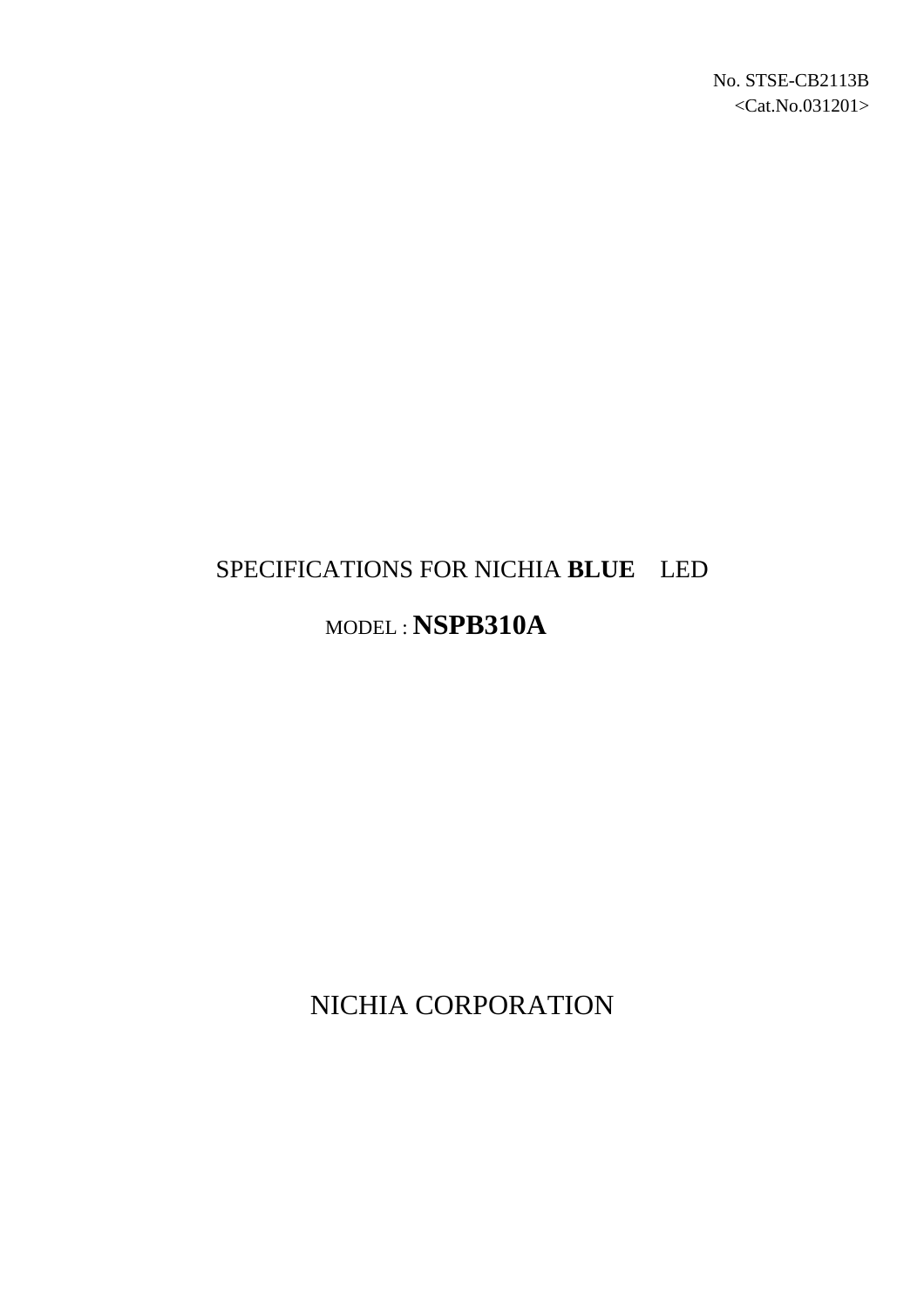#### 1.SPECIFICATIONS

| (1) Absolute Maximum Ratings |                       |                                | $(Ta=25^{\circ}C)$ |
|------------------------------|-----------------------|--------------------------------|--------------------|
| Item                         | Symbol                | <b>Absolute Maximum Rating</b> | Unit               |
| <b>Forward Current</b>       | IF                    | 30                             | mA                 |
| <b>Pulse Forward Current</b> | <b>IFP</b>            | 100                            | mA                 |
| <b>Reverse Voltage</b>       | <b>VR</b>             |                                | V                  |
| <b>Power Dissipation</b>     | <b>P</b> <sub>D</sub> | 120                            | mW                 |
| <b>Operating Temperature</b> | Topr                  | $-30 - + 85$                   | $\rm ^{\circ}C$    |
| <b>Storage Temperature</b>   | T <sub>stg</sub>      | $-40 \sim +100$                | $\rm ^{\circ}C$    |
| <b>Soldering Temperature</b> | Tsld                  | $265^{\circ}$ C for 10sec.     |                    |

IFP Conditions : Pulse Width  $\leq$  10msec. and Duty  $\leq$  1/10

#### (2) Initial Electrical/Optical Characteristics (Ta=25°C)

| Item                   |        | Symbol    | Condition      | Min. | Typ.                     | Max. | Unit |
|------------------------|--------|-----------|----------------|------|--------------------------|------|------|
| <b>Forward Voltage</b> |        | $\rm V_F$ | $IF=20$ [mA]   |      | 3.6                      | 4.0  |      |
| <b>Reverse Current</b> |        | Ir        | $V_{R} = 5[V]$ |      | $\overline{\phantom{a}}$ | 50   | μA   |
|                        | Rank T | Iv        | $IF = 20$ [mA] | 1380 | 1660                     | 1920 | mcd  |
| Luminous Intensity     | Rank S | Iv        | $IF=20$ [mA]   | 960  | 1160                     | 1380 | mcd  |
|                        | Rank R | Iv        | $IF = 20$ [mA] | 690  | 830                      | 960  | mcd  |

 $*$  Luminous Intensity Measurement allowance is  $\pm$  10%.

| <b>Color Rank</b> |      | $(IF=20mA, Ta=25°C)$ |        |      |  |
|-------------------|------|----------------------|--------|------|--|
|                   |      |                      | Rank W |      |  |
|                   | O 11 | 0.11                 | 0.15   | 0.15 |  |
|                   | 0 04 | 0. IO                | 0 10   | 0.04 |  |

 $*$  Color Coordinates Measurement allowance is  $\pm$  0.01.

 ! One delivery will include up to one color rank and three luminous intensity ranks of the products. The quantity-ratio of the ranks is decided by Nichia.

# 2.TYPICAL INITIAL OPTICAL/ELECTRICAL CHARACTERISTICS Please refer to figure's page.

#### 3.OUTLINE DIMENSIONS AND MATERIALS

Please refer to figure's page.

| Material as follows ; | $Resin(Mold)$ : Epoxy Resin |  |                                     |
|-----------------------|-----------------------------|--|-------------------------------------|
|                       |                             |  | Leadframe : Ag plating Copper Alloy |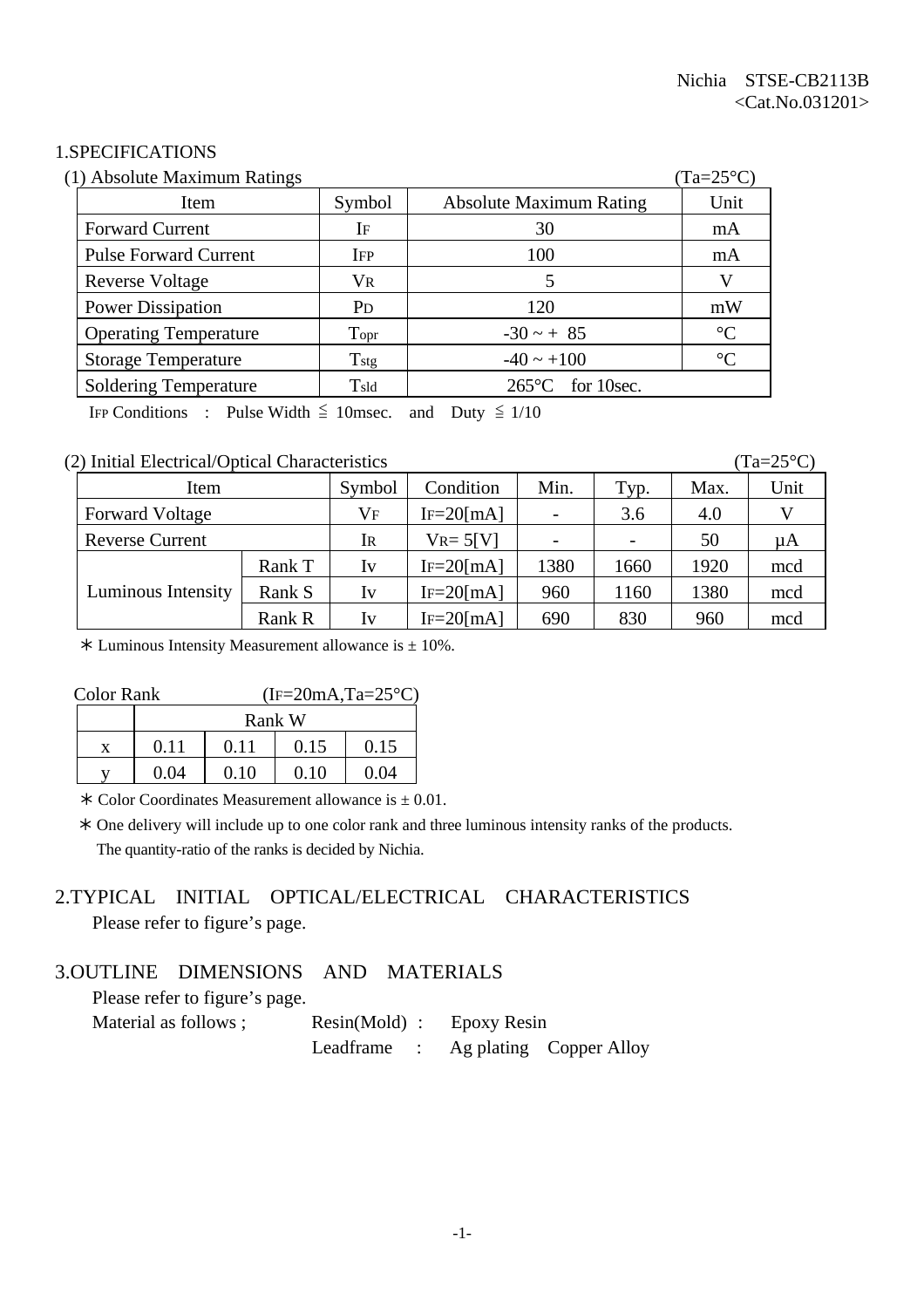# 4.PACKAGING

 · The LEDs are packed in cardboard boxes after packaging in anti-electrostatic bags. Please refer to figure's page.

The label on the minimum packing unit shows ; Part Number, Lot Number, Ranking, Quantity

- · In order to protect the LEDs from mechanical shock, we pack them in cardboard boxes for transportation.
- · The LEDs may be damaged if the boxes are dropped or receive a strong impact against them, so precautions must be taken to prevent any damage.
- · The boxes are not water resistant and therefore must be kept away from water and moisture.
- · When the LEDs are transported, we recommend that you use the same packing method as Nichia.

# 5.LOT NUMBER

The first six digits number shows **lot number**.

The lot number is composed of the following characters;

 $O\Box$  $X$  $X$  $X$  $X$  $\bot$  $\Delta$  $\blacksquare$ 

- $\circ$  Year ( 3 for 2003, 4 for 2004)
- $\Box$  Month ( 1 for Jan., 9 for Sep., A for Oct., B for Nov.)
- $\times \times \times \times$  Nichia's Product Number
	- $\triangle$  Ranking by Color Coordinates
	- $\blacksquare$  Ranking by Luminous Intensity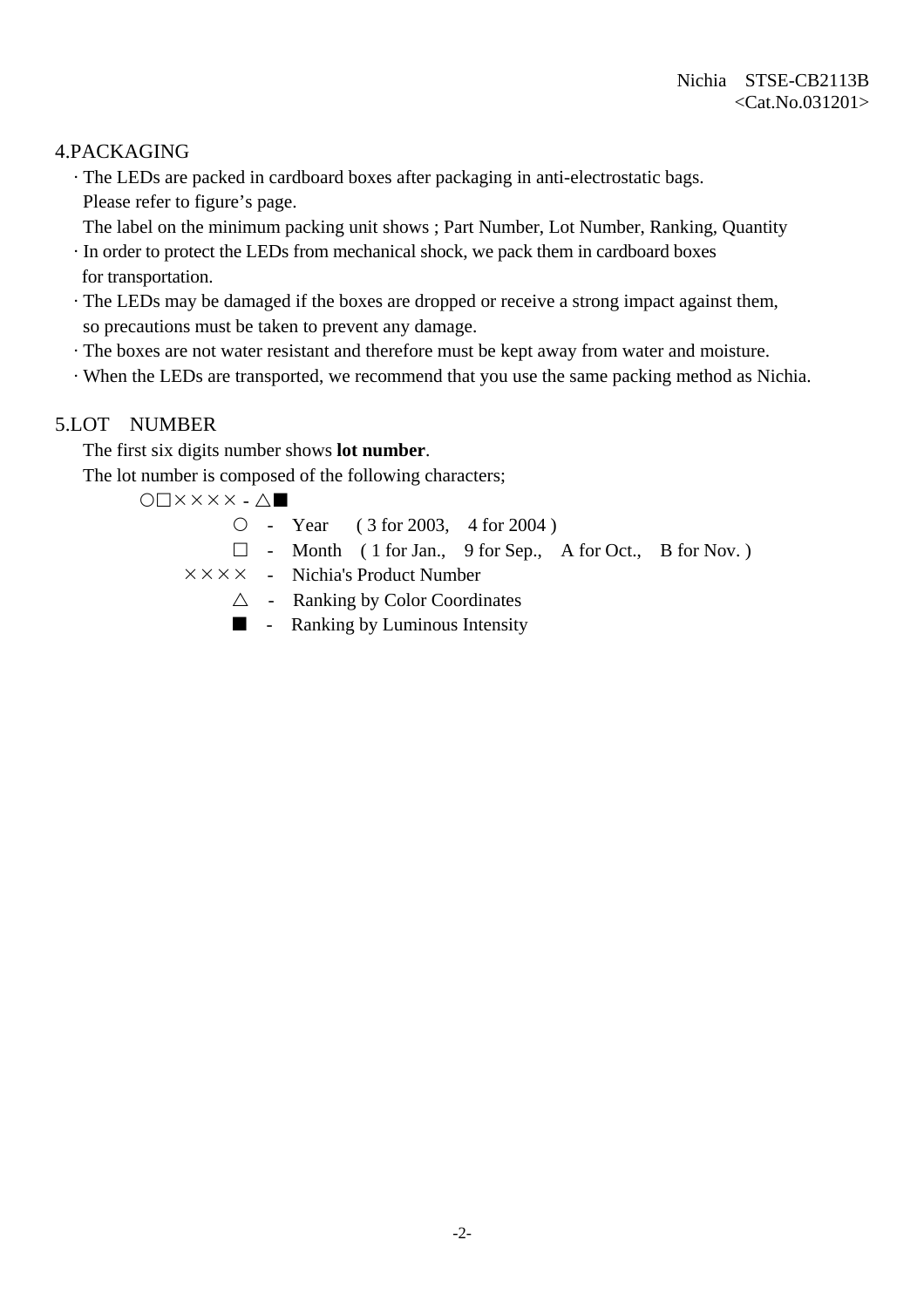# 6.RELIABILITY (1) TEST ITEMS AND RESULTS

|                                    | Standard           |                                                                        |               | Number of |
|------------------------------------|--------------------|------------------------------------------------------------------------|---------------|-----------|
| <b>Test Item</b>                   | <b>Test Method</b> | <b>Test Conditions</b>                                                 | Note          | Damaged   |
| Resistance to                      | JEITA ED-4701      | Tsld= $260 \pm 5^{\circ}$ C, 10sec.                                    | 1 time        | 0/100     |
| Soldering Heat                     | 300 302            | 3mm from the base of the epoxy bulb                                    |               |           |
| Solderability                      | JEITA ED-4701      | Tsld=235 $\pm$ 5°C,<br>5sec.                                           | 1 time        | 0/100     |
|                                    | 300 303            | (using flux)                                                           | over 95%      |           |
| <b>Thermal Shock</b>               | JEITA ED-4701      | $0^{\circ}$ C ~ $100^{\circ}$ C                                        | 100 cycles    | 0/100     |
|                                    | 300 307            | 15sec. 15sec.                                                          |               |           |
| Temperature Cycle                  | JEITA ED-4701      | $-40^{\circ}$ C ~ 25 $^{\circ}$ C ~ 100 $^{\circ}$ C ~ 25 $^{\circ}$ C | 100 cycles    | 0/100     |
|                                    | 100 105            | 30min. 5min. 30min. 5min.                                              |               |           |
| Moisture Resistance Cyclic         | JEITA ED-4701      | $25^{\circ}$ C ~ 65 $^{\circ}$ C ~ -10 $^{\circ}$ C                    | 10 cycles     | 0/100     |
|                                    | 200 203            | 90%RH 24hrs./1cycle                                                    |               |           |
| <b>Terminal Strength</b>           | JEITA ED-4701      | Load $5N(0.5kgf)$                                                      | No noticeable | 0/100     |
| (bending test)                     | 400 401            | $0^{\circ} \sim 90^{\circ} \sim 0^{\circ}$ bend 2 times                | damage        |           |
| <b>Terminal Strength</b>           | JEITA ED-4701      | Load 10N (1kgf)                                                        | No noticeable | 0/100     |
| (pull test)                        | 400 401            | $10 \pm 1$ sec.                                                        | damage        |           |
| <b>High Temperature Storage</b>    | JEITA ED-4701      | $Ta=100^{\circ}C$                                                      | 1000hrs.      | 0/100     |
|                                    | 200 201            |                                                                        |               |           |
| <b>Temperature Humidity</b>        | JEITA ED-4701      | Ta=60°C, RH=90%                                                        | 1000hrs.      | 0/100     |
| Storage                            | 100 103            |                                                                        |               |           |
| Low Temperature Storage            | JEITA ED-4701      | Ta=- $40^{\circ}$ C                                                    | 1000hrs.      | 0/100     |
|                                    | 200 202            |                                                                        |               |           |
| <b>Steady State Operating Life</b> |                    | Ta= $25^{\circ}$ C, IF= $30$ mA                                        | 1000hrs.      | 0/100     |
|                                    |                    |                                                                        |               |           |
| <b>Steady State Operating Life</b> |                    | 60°C, RH=90%, IF=20mA                                                  | 500hrs.       | 0/100     |
| of High Humidity Heat              |                    |                                                                        |               |           |
| <b>Steady State Operating Life</b> |                    | Ta=-30 $\degree$ C, IF=20mA                                            | 1000hrs.      | 0/100     |
| of Low Temperature                 |                    |                                                                        |               |           |

### (2) CRITERIA FOR JUDGING THE DAMAGE

|                        |                         |                        | Criteria for Judgement |                       |
|------------------------|-------------------------|------------------------|------------------------|-----------------------|
| Item                   | Symbol                  | <b>Test Conditions</b> | Min.                   | Max.                  |
| <b>Forward Voltage</b> | Vf                      | $IF=20mA$              |                        | $U.S.L.*) \times 1.1$ |
| <b>Reverse Current</b> | IR                      | $V_{R=5}V$             |                        | $U.S.L.*) \times 2.0$ |
| Luminous Intensity     | $\mathbf{I} \mathbf{V}$ | $IF=20mA$              | $L.S.L.**)\times 0.7$  |                       |

\*) U.S.L. : Upper Standard Level \*\*) L.S.L. : Lower Standard Level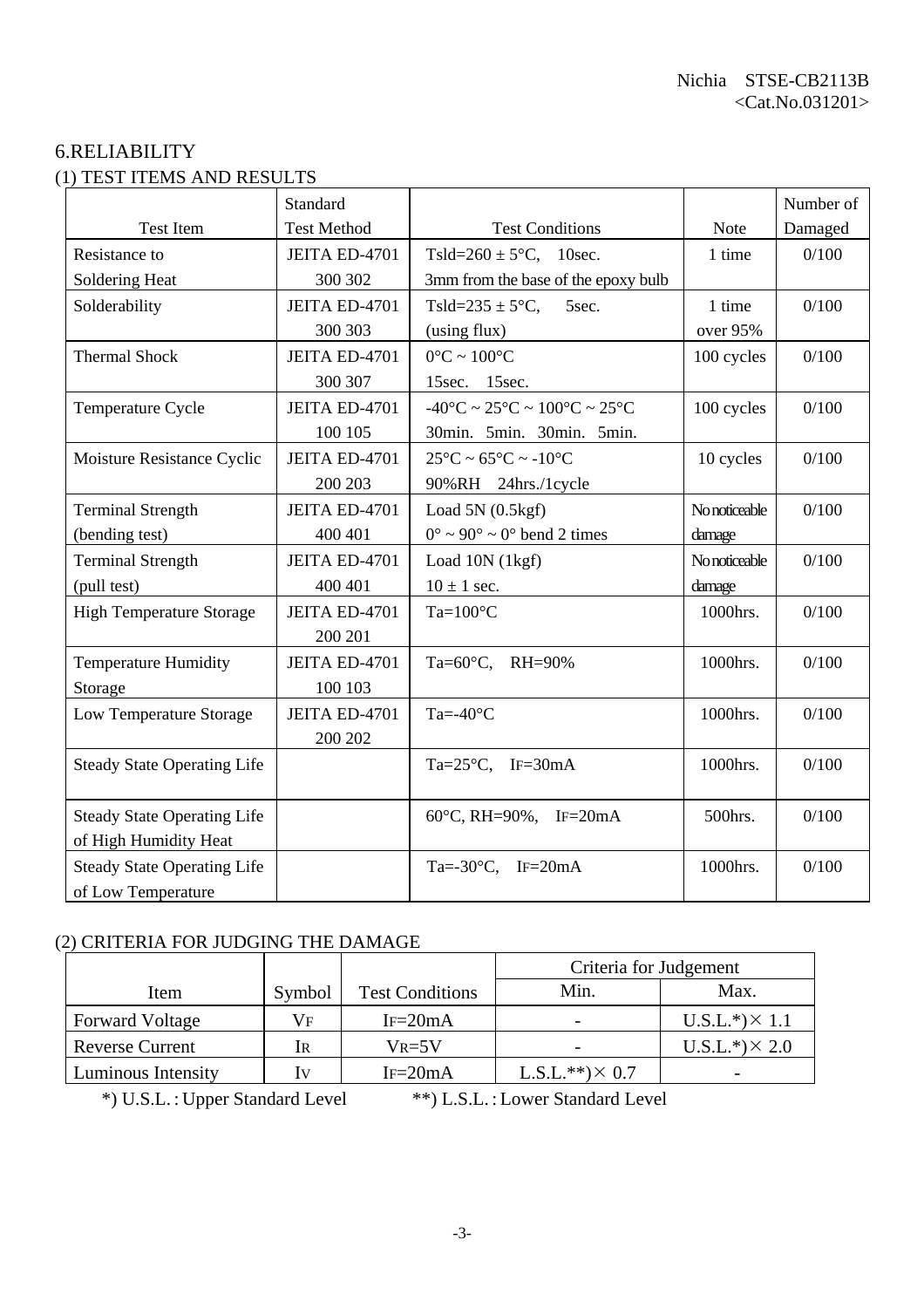# 7.CAUTIONS

(1) Lead Forming

- · When forming leads, the leads should be bent at a point at least 3mm from the base of the epoxy bulb. Do not use the base of the leadframe as a fulcrum during lead forming.
- · Lead forming should be done before soldering.
- · Do not apply any bending stress to the base of the lead. The stress to the base may damage the LED's characteristics or it may break the LEDs.
- · When mounting the LEDs onto a printed circuit board, the holes on the circuit board should be exactly aligned with the leads of the LEDs. If the LEDs are mounted with stress at the leads, it causes deterioration of the epoxy resin and this will degrade the LEDs.

#### (2) Storage

- · The LEDs should be stored at 30°C or less and 70%RH or less after being shipped from Nichia and the storage life limits are 3 months. If the LEDs are stored for 3 months or more, they can be stored for a year in a sealed container with a nitrogen atmosphere and moisture absorbent material.
- · Nichia LED leadframes are comprised of a silver plated copper alloy. The silver surface may be affected by environments which contain corrosive gases and so on. Please avoid conditions which may cause the LED to corrode, tarnish or discolor. This corrosion or discoloration may cause difficulty during soldering operations. It is recommended that the LEDs be used as soon as possible.
- · Please avoid rapid transitions in ambient temperature, especially, in high humidity environments where condensation can occur.

### (3) Static Electricity

· Static electricity or surge voltage damages the LEDs.

It is recommended that a wrist band or an anti-electrostatic glove be used when handling the LEDs.

- · All devices, equipment and machinery must be properly grounded. It is recommended that measures be taken against surge voltage to the equipment that mounts the LEDs.
- · When inspecting the final products in which LEDs were assembled, it is recommended to check whether the assembled LEDs are damaged by static electricity or not. It is easy to find static-damaged LEDs by a light-on test or a VF test at a lower current (below 1mA is recommended).
- · Damaged LEDs will show some unusual characteristics such as the leak current remarkably increases, the forward voltage becomes lower, or the LEDs do not light at the low current.

Criteria :  $(VF > 2.0V$  at IF=0.5mA)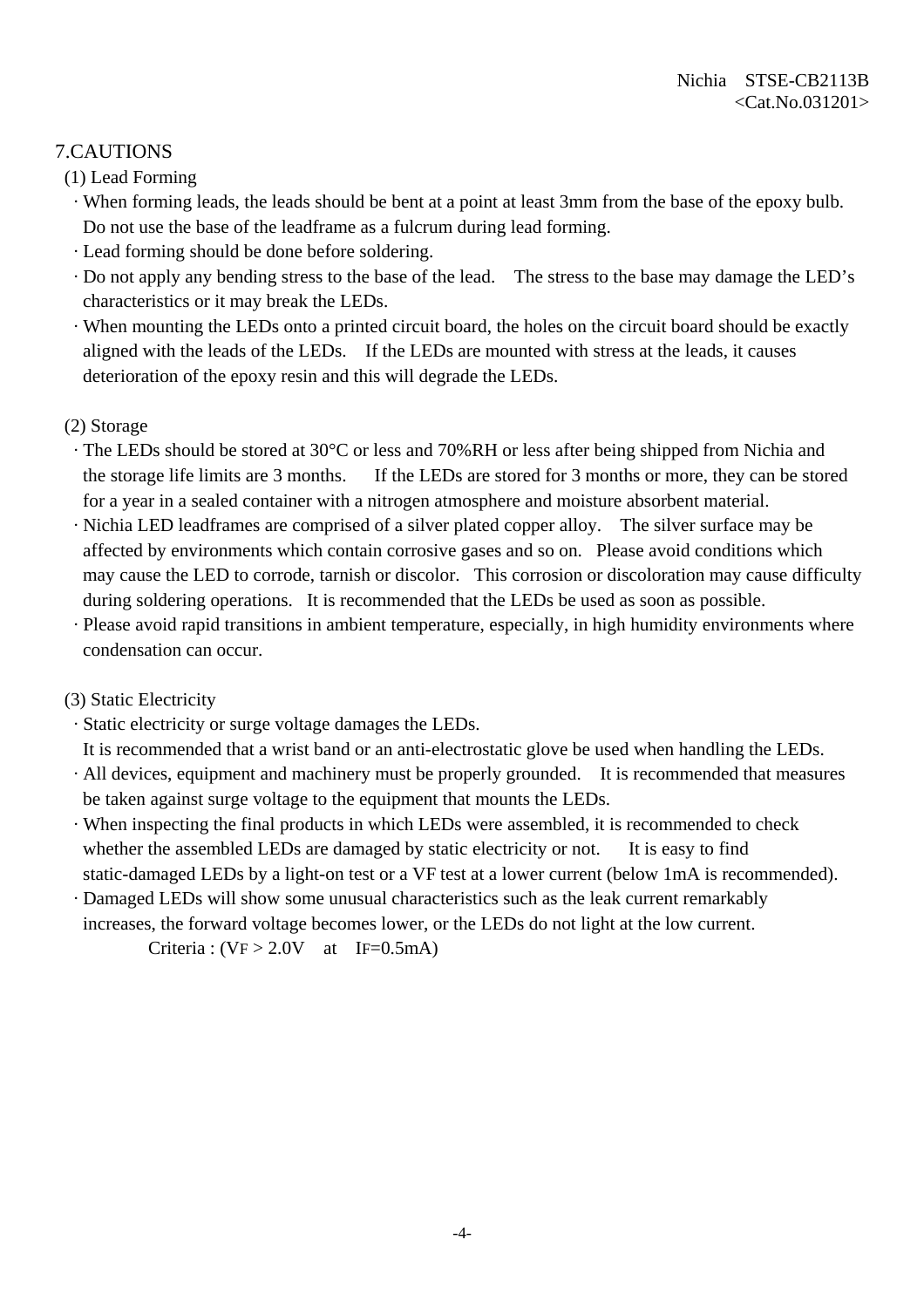#### (4) Soldering Conditions

- · Nichia LED leadframes are comprised of a silver plated copper alloy. This substance has a low thermal coefficient (easily conducts heat). Careful attention should be paid during soldering.
- · Solder the LED no closer than 3mm from the base of the epoxy bulb. Soldering beyond the base of the tie bar is recommended.
- · Recommended soldering conditions

|                  | Dip Soldering               |                | Soldering                    |
|------------------|-----------------------------|----------------|------------------------------|
| Pre-Heat         | $120^{\circ}$ C Max.        | Temperature    | $350^{\circ}$ C Max.         |
| Pre-Heat Time    | 60 seconds Max.             | Soldering Time | 3 seconds Max.               |
| Solder Bath      | $260^{\circ}$ C Max.        | Position       | No closer than 3 mm from the |
| Temperature      |                             |                | base of the epoxy bulb.      |
| Dipping Time     | 10 seconds Max.             |                |                              |
| Dipping Position | No lower than 3 mm from the |                |                              |
|                  | base of the epoxy bulb.     |                |                              |

- · Do not apply any stress to the lead particularly when heated.
- · The LEDs must not be repositioned after soldering.
- · After soldering the LEDs, the epoxy bulb should be protected from mechanical shock or vibration until the LEDs return to room temperature.
- · Direct soldering onto a PC board should be avoided. Mechanical stress to the resin may be caused from warping of the PC board or from the clinching and cutting of the leadframes. When it is absolutely necessary, the LEDs may be mounted in this fashion but the User will assume responsibility for any problems. Direct soldering should only be done after testing has confirmed that no damage, such as wire bond failure or resin deterioration, will occur. Nichia's LEDs should not be soldered directly to double sided PC boards because the heat will deteriorate the epoxy resin.
- · When it is necessary to clamp the LEDs to prevent soldering failure, it is important to minimize the mechanical stress on the LEDs.
- · Cut the LED leadframes at room temperature. Cutting the leadframes at high temperatures may cause failure of the LEDs.
- (5) Heat Generation
	- · Thermal design of the end product is of paramount importance. Please consider the heat generation of the LED when making the system design. The coefficient of temperature increase per input electric power is affected by the thermal resistance of the circuit board and density of LED placement on the board, as well as other components. It is necessary to avoid intense heat generation and operate within the maximum ratings given in this specification.
- · The operating current should be decided after considering the ambient maximum temperature of LEDs.
- (6) Cleaning
- · It is recommended that isopropyl alcohol be used as a solvent for cleaning the LEDs. When using other solvents, it should be confirmed beforehand whether the solvents will dissolve the resin or not. Freon solvents should not be used to clean the LEDs because of worldwide regulations.
- · Do not clean the LEDs by the ultrasonic. When it is absolutely necessary, the influence of ultrasonic cleaning on the LEDs depends on factors such as ultrasonic power and the assembled condition. Before cleaning, a pre-test should be done to confirm whether any damage to the LEDs will occur.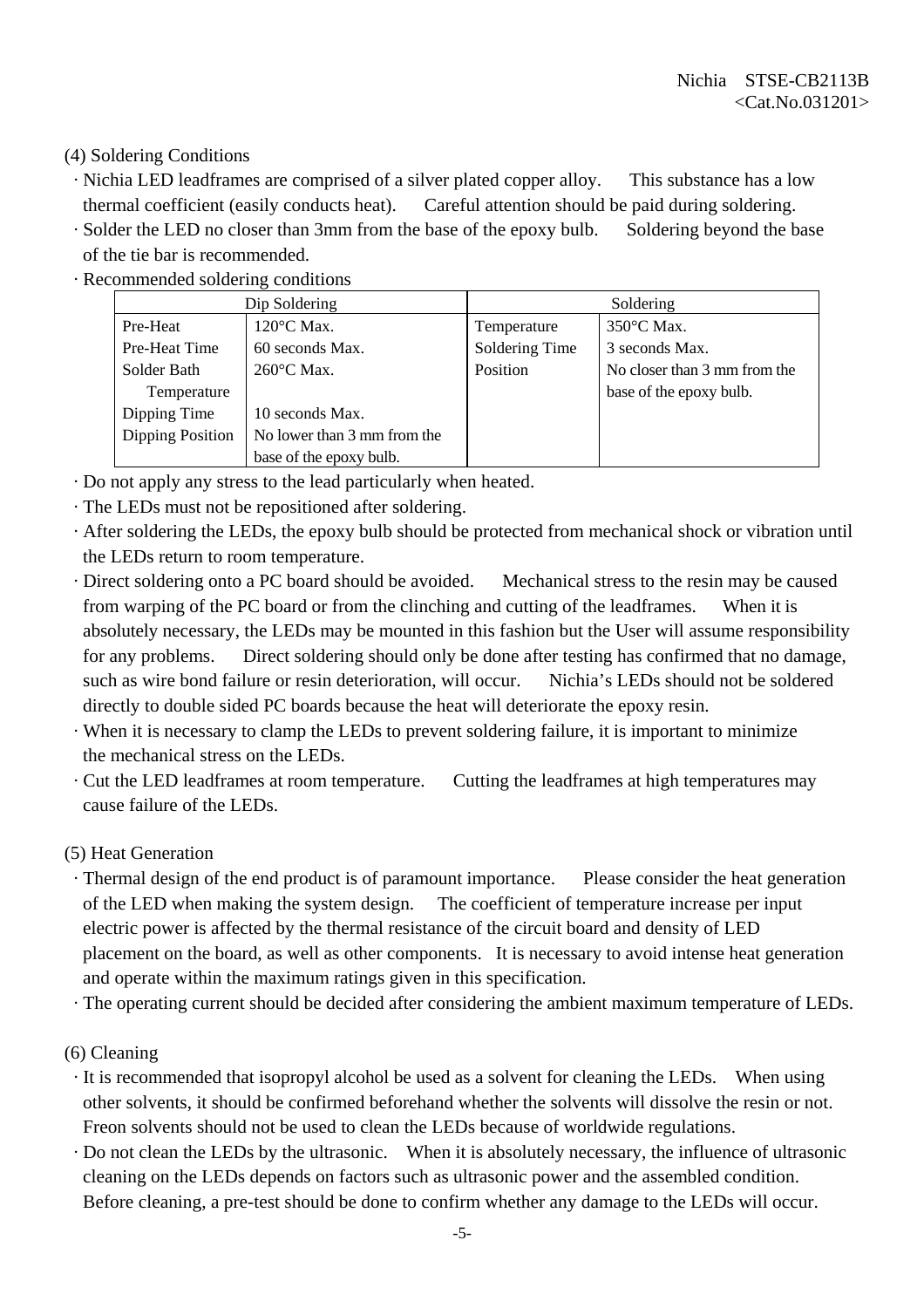#### (7) Safety Guideline for Human Eyes

 · In 1993, the International Electric Committee (IEC) issued a standard concerning laser product safety (IEC 825-1). Since then, this standard has been applied for diffused light sources (LEDs) as well as lasers. In 1998 IEC 60825-1 Edition 1.1 evaluated the magnitude of the light source. In 2001 IEC 60825-1 Amendment 2 converted the laser class into 7 classes for end products. Components are excluded from this system. Products which contain visible LEDs are now classified as class 1. Products containing UV LEDs are class 1M. Products containing LEDs can be classified as class 2 in cases where viewing angles are narrow, optical manipulation intensifies the light, and/or the energy emitted is high. For these systems it is recommended to avoid long term exposure. It is also recommended to follow the IEC regulations regarding safety and labeling of products.

#### (8) Others

- · Care must be taken to ensure that the reverse voltage will not exceed the absolute maximum rating when using the LEDs with matrix drive.
- · Flashing lights have been known to cause discomfort in people; you can prevent this by taking precautions during use. Also, people should be cautious when using equipment that has had LEDs incorporated into it.
- · The LEDs described in this brochure are intended to be used for ordinary electronic equipment (such as office equipment, communications equipment, measurement instruments and household appliances). Consult Nichia's sales staff in advance for information on the applications in which exceptional quality and reliability are required, particularly when the failure or malfunction of the LEDs may directly jeopardize life or health (such as for airplanes, aerospace, submersible repeaters, nuclear reactor control systems, automobiles, traffic control equipment, life support systems and safety devices).
- · User shall not reverse engineer by disassembling or analysis of the LEDs without having prior written consent from Nichia. When defective LEDs are found, the User shall inform Nichia directly before disassembling or analysis.
- · The formal specifications must be exchanged and signed by both parties before large volume purchase begins.
- · The appearance and specifications of the product may be modified for improvement without notice.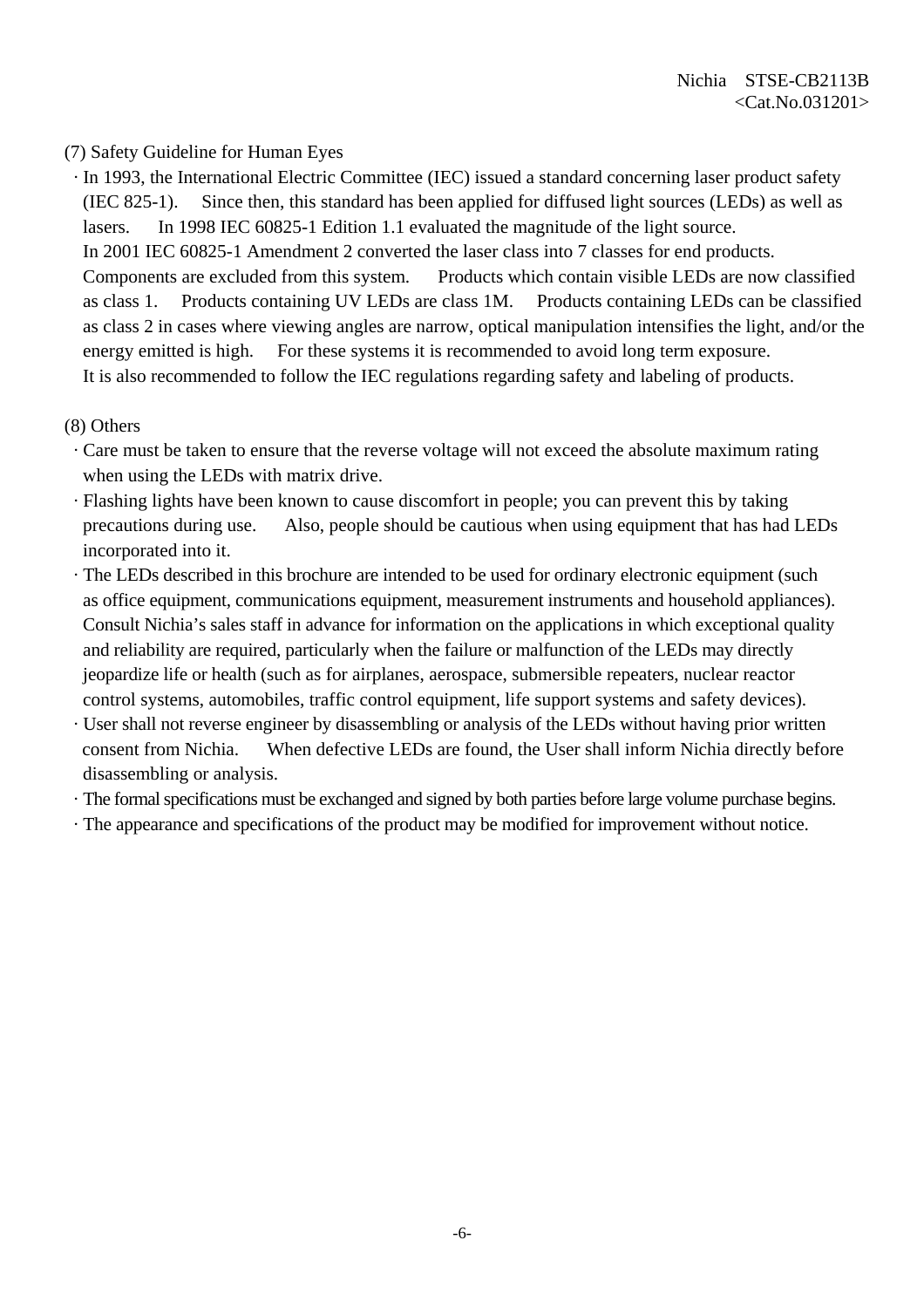

\* Color Coordinates Measurement allowance is  $\pm 0.01$ .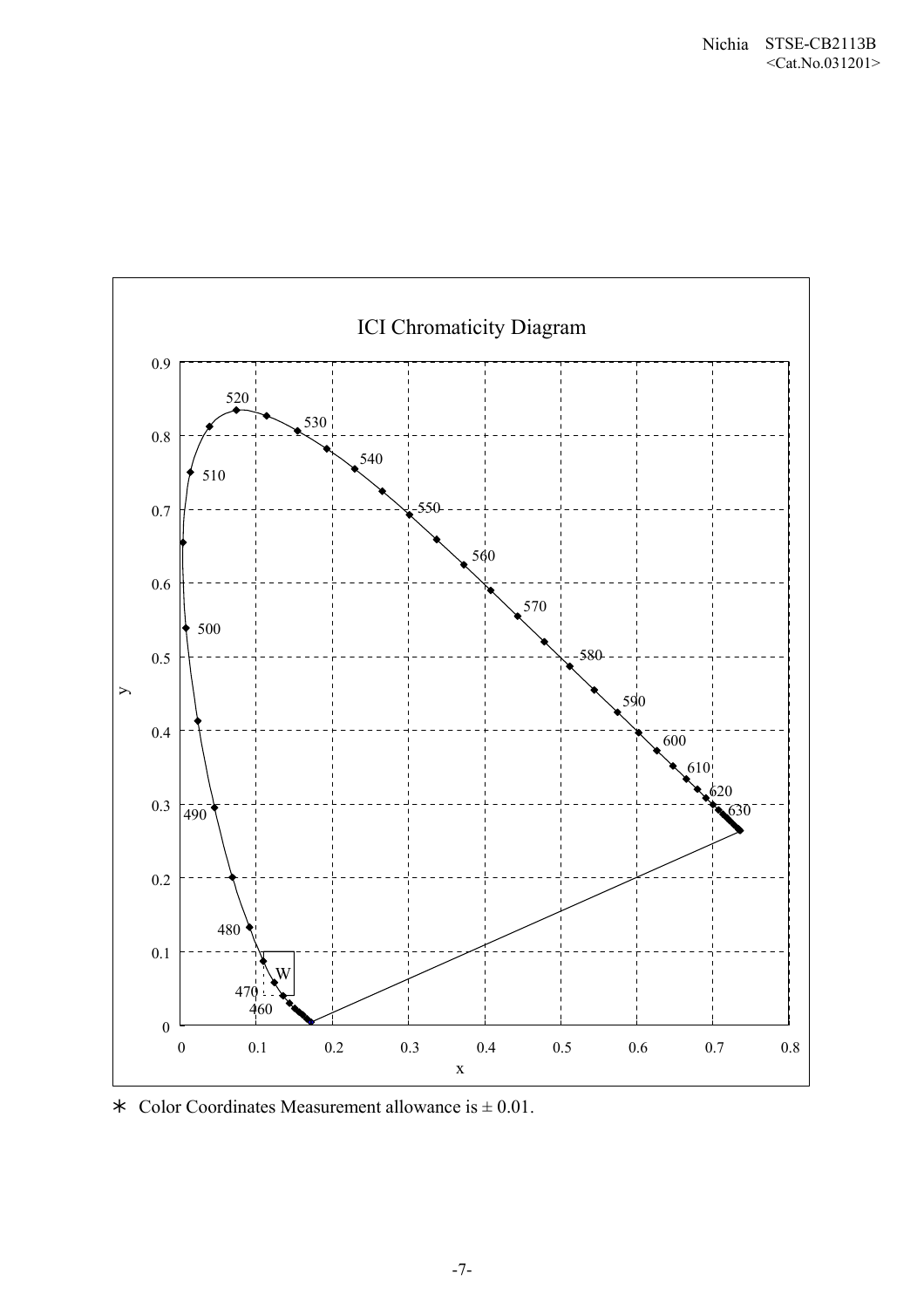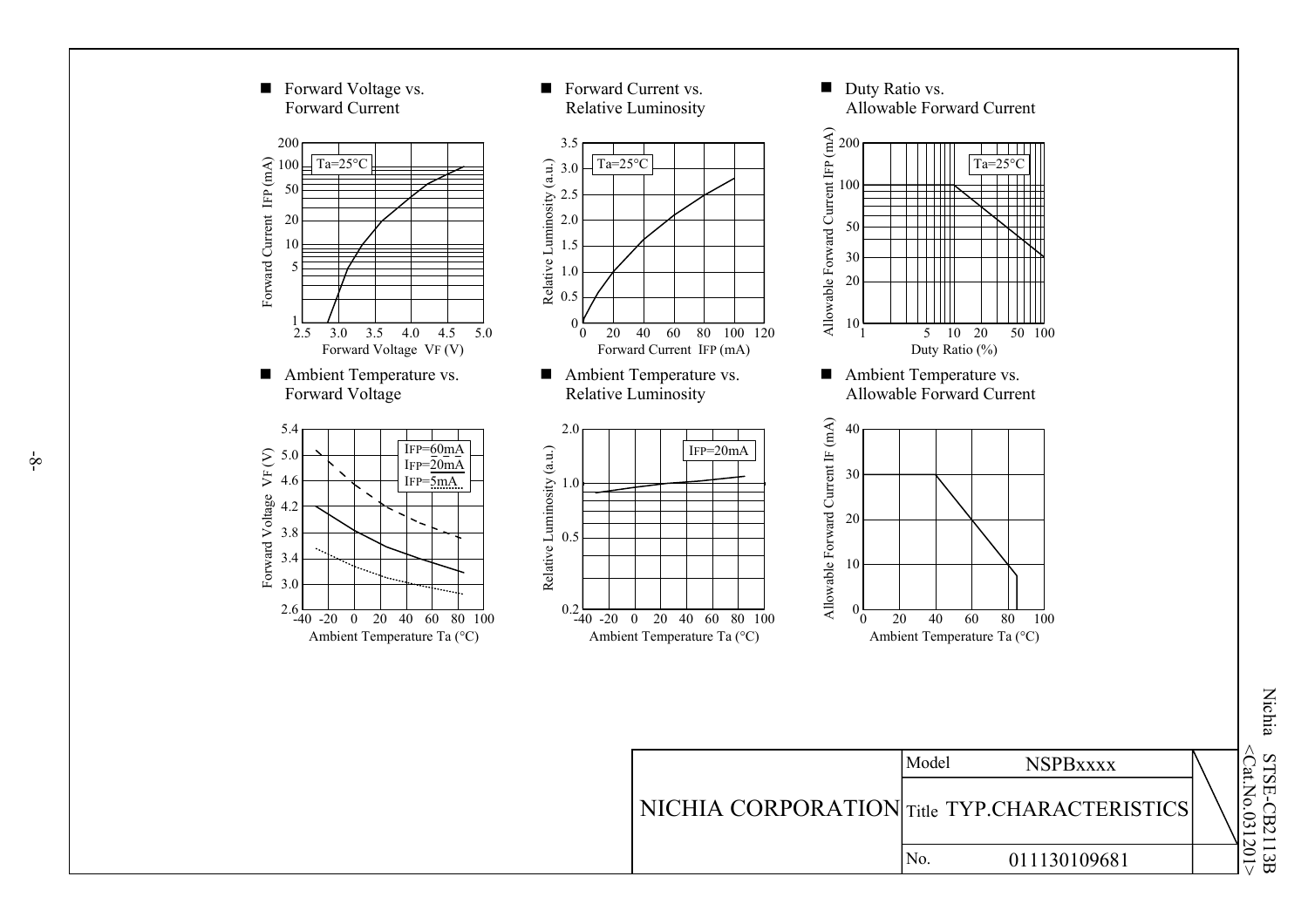

NICHIA CORPORATION Title TYP.CHARACTERISTICS No. 011130109711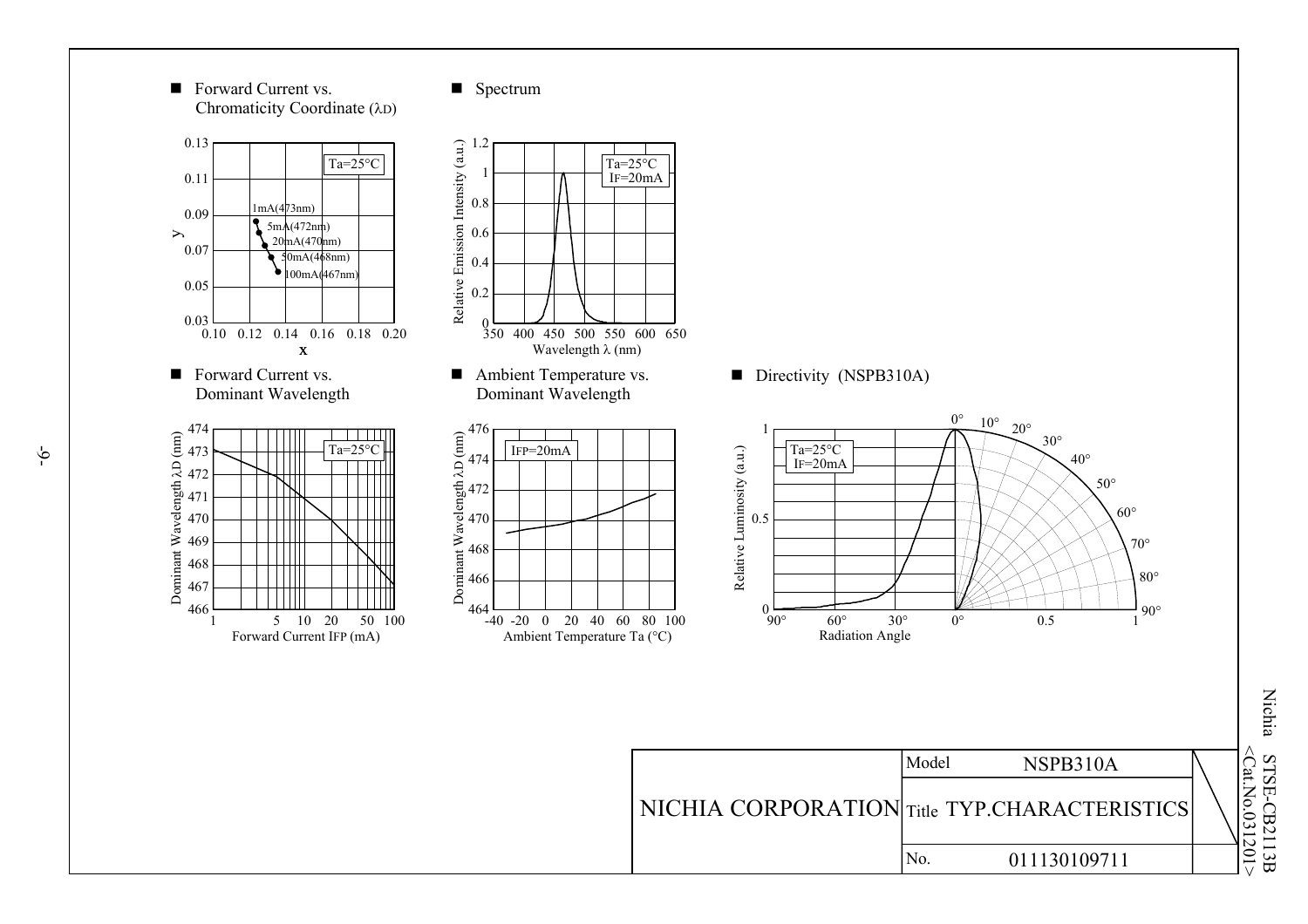

| <b>ITEM</b>        | <b>MATERIALS</b><br>Epoxy Resin |  |  |
|--------------------|---------------------------------|--|--|
| <b>RESIN(MOLD)</b> |                                 |  |  |
| <b>LEAD FRAME</b>  | Ag Plating Copper Alloy         |  |  |

#### Remark:

 Bare copper alloy is exposed at tie-bar portion after cutting.

 The lamps have sharp and hard points that may injure human eyes or fingers etc., so please pay enough care in the handling.

|                            | Model | NSPB310A                  |                    |
|----------------------------|-------|---------------------------|--------------------|
| NICHIA CORPORATION   Title |       | <b>OUTLINE DIMENSIONS</b> | 3/7<br>سا<br>Scale |
|                            | No.   | 010831105701              | N<br>Allow         |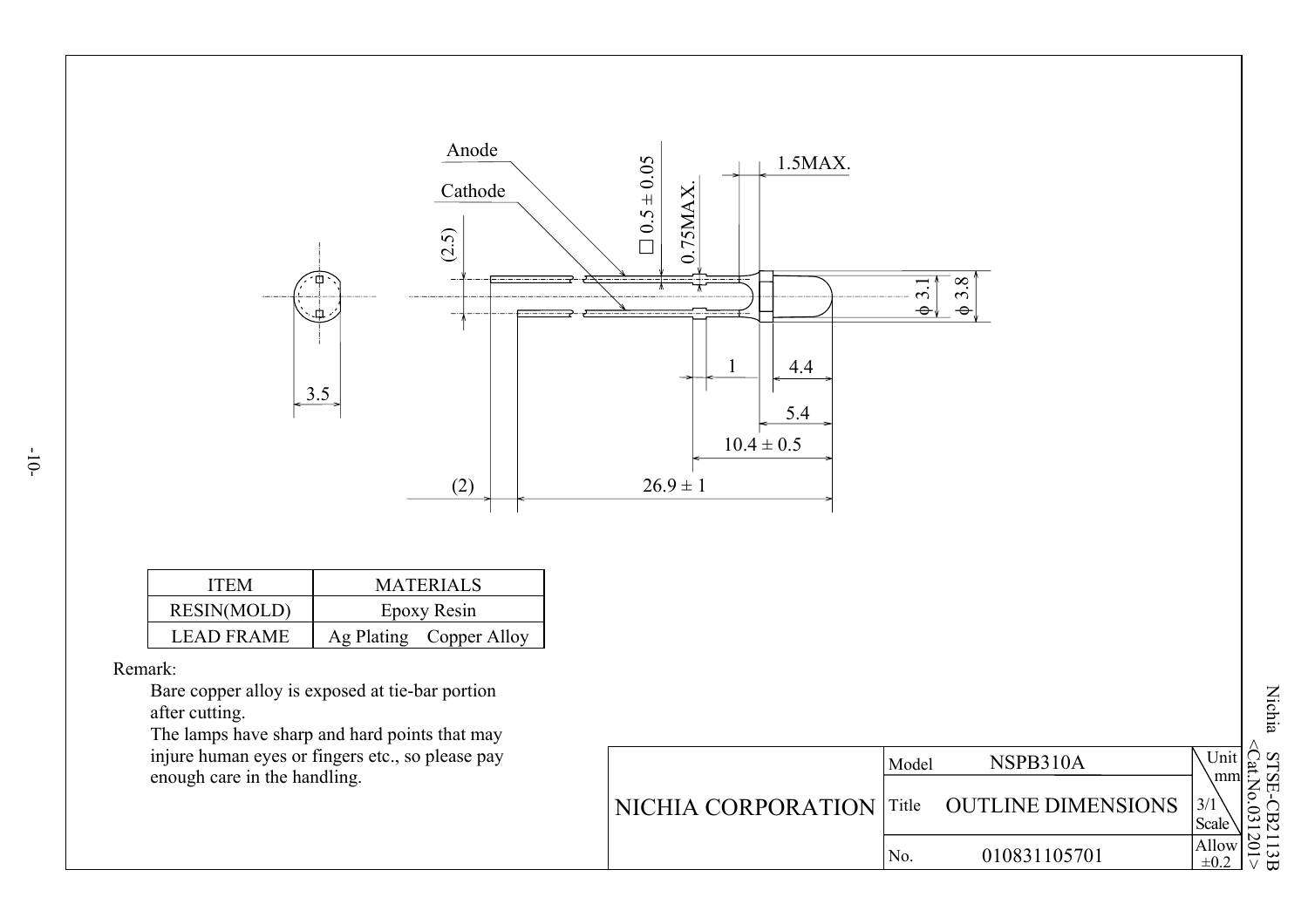

Nichia STSE-CB2113B <Cat.No.031201  $\frac{\text{STSE-CB2113B}}{\text{Cat.No.}031201}$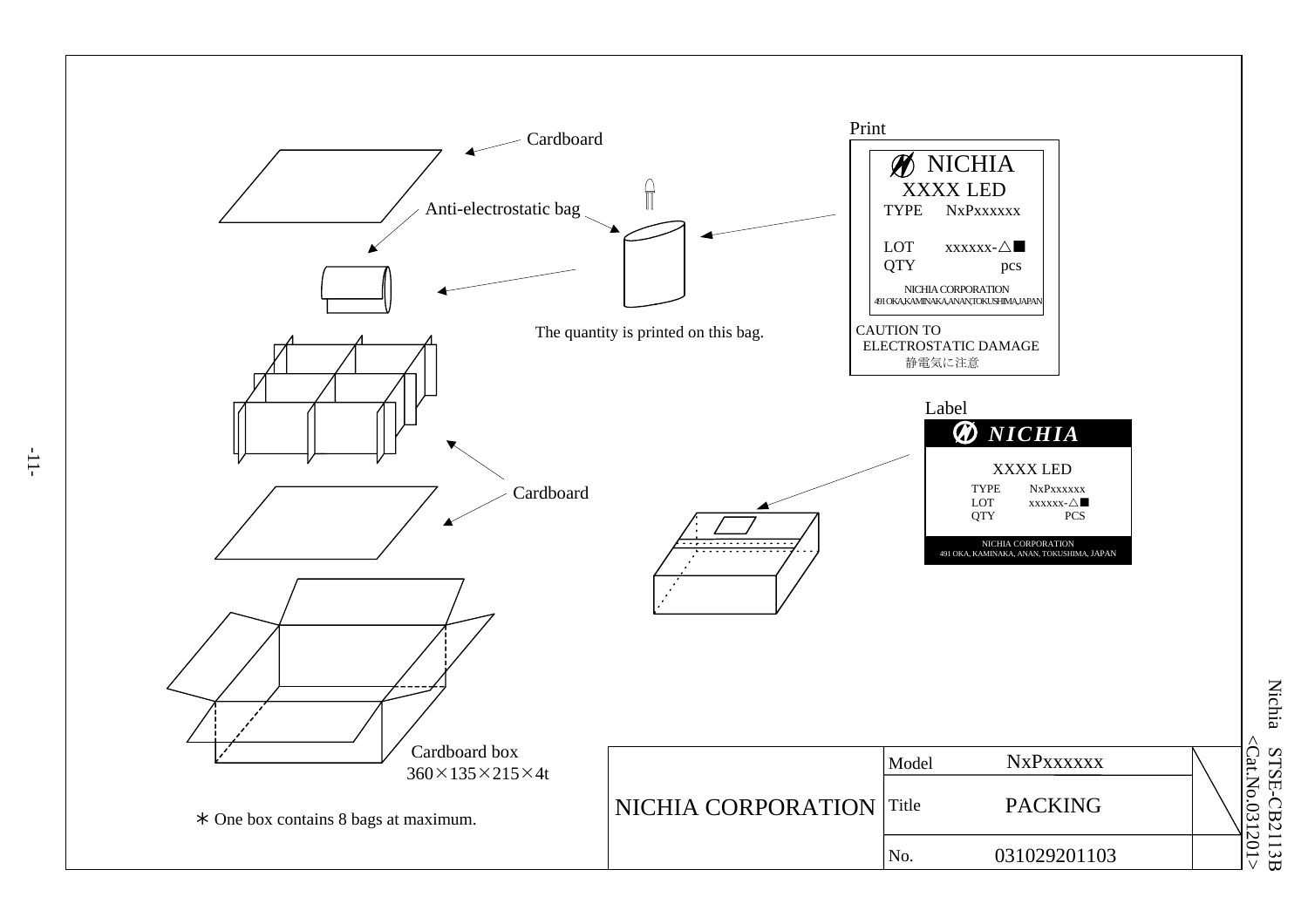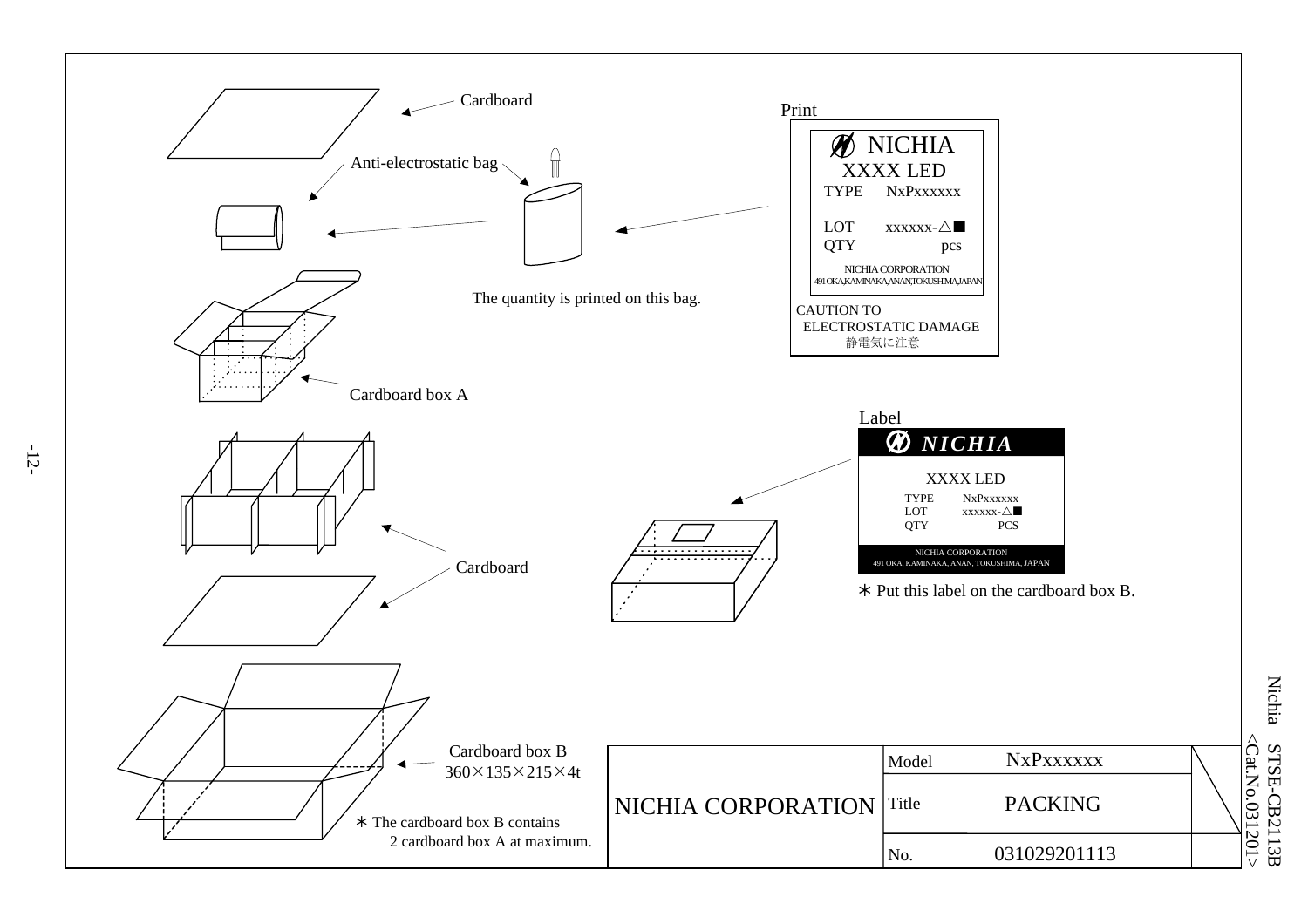

Nichia STSE-CB2113B <Cat.No.031201  $\frac{\text{STSE-CB2113B}}{\text{Ccat:No.031201>}}$